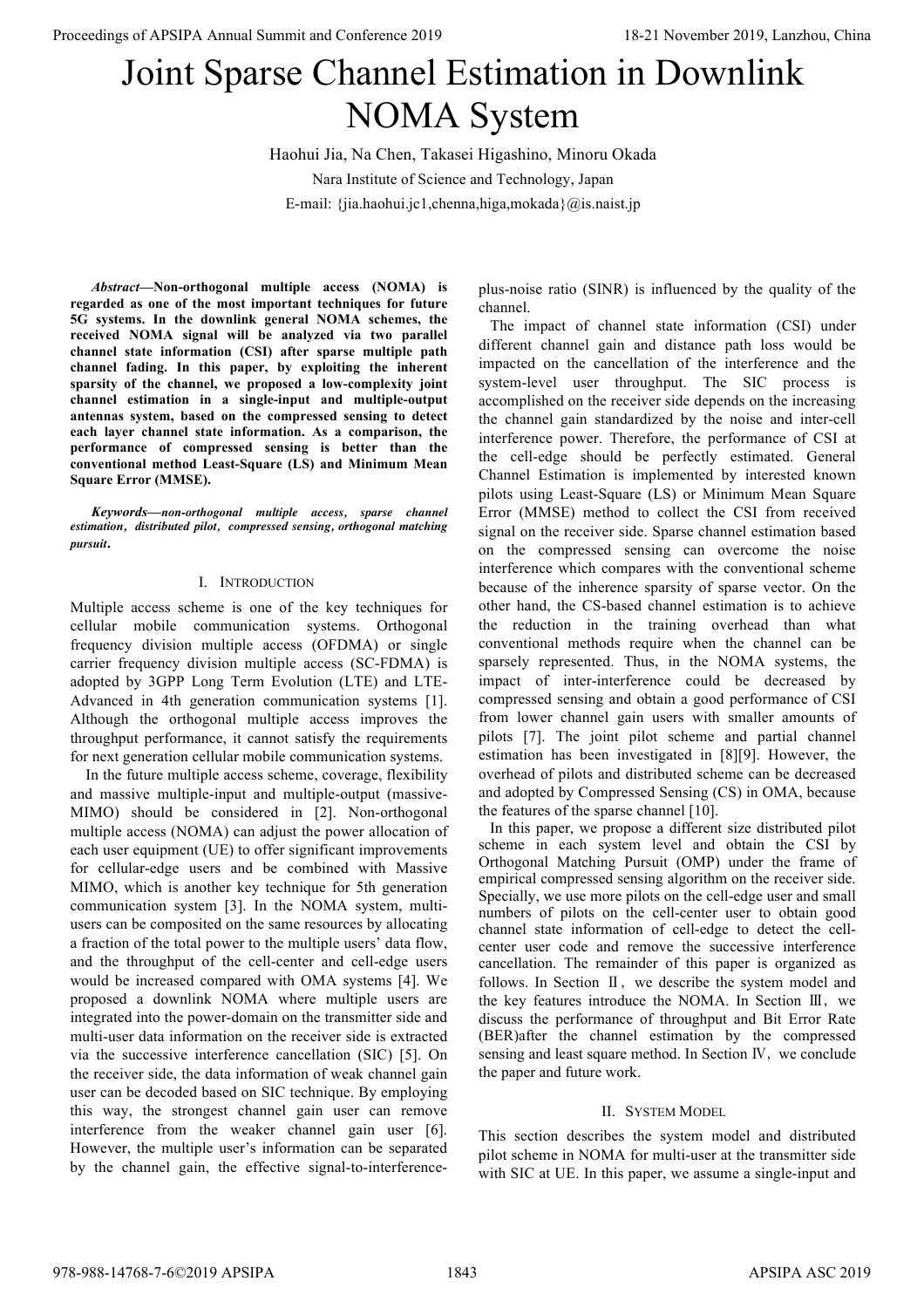multiple-output (SIMO) systems where the number of antennas is one  $(N_t = 1)$ , and the numbers of UE is two used single antennae in different distance in the same cellular (*Nr* = 2). We assume the multi-users is defined as  $U_s = \{s=1,2\}$ , the time index is t, the subcarrier index is f, and the power allocation is  $P_i = \{i=1, 2\}$ ,  $P = \sum_{i=1}^{2} Pi = 1$ .

### *A. Basic NOMA System*

The transmitted signal  $x_t$  is a coded modulation symbol,  $d_i$  of the *s*-th user's data information by modulation. We combine the multiple users together by distributing into the different power locations. Thus, the  $d_i$  of all users are superposed as

$$
X=\sqrt{P_1}d_{S1}+\sqrt{P_2}d_{S2}\tag{1}
$$

Where the  $E[d] = 1$ . The  $N_r$  dimensional received signal of users y is represented by

$$
y = h/\sqrt{\alpha}x_t + n \tag{2}
$$

where  $\alpha$  means the different distance path loss from a transmitter to the cell-center user and cell-edge user. h is the *Nr* dimensional channel matrix from the transmitter to the user side whose elements represent Rayleigh fading channel gain [9], and *n* means the additive white Gaussian noise (AWGN) with zero mean and variance  $\sigma^2$ . We define the channel gain as h/n. In the NOMA downlink, the SIC process is implemented on the receiver side, and user can correctly decode based on the channel gain, and the UE with lower channel gain can eliminate the inter-user interference and allocated higher level of transmitter power than the user with higher channel gain. We assume the cell-edge user (UE2) with lower channel gain than cell-center user (UE1),  $|h_1|^2/n_2 \le |h_1|^2/n_1$ , UE1 with higher channel gain is treated as noise when decoding the UE2 signal with no decoding, nor cancellation of UE1. Thus, we can decode the UE2 signal by eliminating the UE1 inter-interference. According to Shannon formula, the UE1 and UE2 throughput can be shown as

$$
R_1 < \log \left(1 + \frac{P_1 |h_1|^2}{P_2 |h_1|^2 + N_0}\right) \tag{3}
$$

$$
R_2 < \log\left(1 + \frac{P_2 |h_2|^2}{N0}\right) \tag{4}
$$

We can observe system-level throughput depended on the contribution of channel gain and the condition of lower channel gain user, the lower channel gain UE2 (cell-edge) can be decoded without SIC, and the higher channel gain UE1 (cell-center) is influenced by the SINR [11]. On the other hand, the transmitted power ratio also influences the performance of throughput and it has considered in [6]. The condition of CSI affects the quality of channel gain on the receiver side, we have to collect the CSI as good as possible.

### *B. Sparse Channel Estimation*

 Sparsity of a signal is defined as the number of non-zero elements in the certain domain. It means that sparse signal is merely linear combination with few atoms from a certain domain. General channel Estimation transmit known pilot signals and we receive the pilot signal on the receiver that has gone through the fading channel. The scattering, multipath fading, and etc. will destroy the transmitted signal. In order to remain the accuracy of channel estimation, we have to insert amounts of pilot signals into the subcarriers to counteract the destruction from the frequency-selective fading channel. Since the pilot signals only occupy the subcarriers but do not convey the data information, the spectrum efficiency will be below. On the other hand, the performance of channel impulse respond in the time domain is sparse, or at least approximately sparse on another basis [12]. That means the fading channel represent a sparsity in the time domain and there are few nonzero channel coefficients would impact the transmitted signal. Therefore, the ultra-wide band signals received over multipath fading channels can be approximately considered as a linear combination of several non-zeros channel coefficients in the time domain. Proceedings of APSIPA Annual Summit and Conference 2019<br>
material conference 2019, the material conference 2019, the material conference 2019, the material conference 2019, the material conference 2019, the material confe

# *C. Basic principle of CS*

 CS has been developed a few years ago, and it is widely used in the imaging, data compression, and also in wireless communication. The most feature of CS is the capacity to solve the underdetermined system. The CS can wisely recovery the sparse signal by greedy iteration algorithms. The greedy iteration algorithms can identify the support set in a greedy iterative manner, such as orthogonal matching pursuit (OMP). The most benefit of the CS-based channel estimation is to achieve the reduction in the training overhead when the channel can be sparsely represented, the channel can be required by the CS technique using a much smaller number of pilots than what the conventional method require. We assume multipath fading with few k-nonzero channel coefficients as  $x \in R^N$  is the k-sparse vector. The key of CS theory is to find out a stable measurement matrix  $A \in R^{M \times N}$  ( $M \le N$ ), to acquire exact recovery of the sparse signal with length *N* from *M* measurement. Since the *M < N*, it is an undetermined problem, we can acquire the solution when and only when the measurement matrix satisfies the Restricted Isometry Property (RIP) under the following condition:

$$
(1 - \delta_k) \|x\|_2^2 \le \|Ax\|_2^2 \le (1 + \delta_k) \|x\|_2^2 \tag{5}
$$

where the  $\delta_k \in (0,1)$ . The measurement A matrix acts almost like an isometry for sparse vectors having more than *K* non-zeros entries when the measurement matrix satisfies the RIP [13]. In other words, the RIP ensures the numbers of non-zeros entries in the reconstruct sparse vector  $\hat{x}$  will not be larger than *K*.

 In the greedy iteration algorithm, we use a Fourier matrix as the measurement matrix since the UWB signal represent the sparsity in the frequency domain. Because the fading channel only correspond at K taps in the time domain, we assume the numbers of the pilot signals at least larger than the 2K and insert into the subcarriers by certain pilot space. In this paper, we consider the typical and one of the most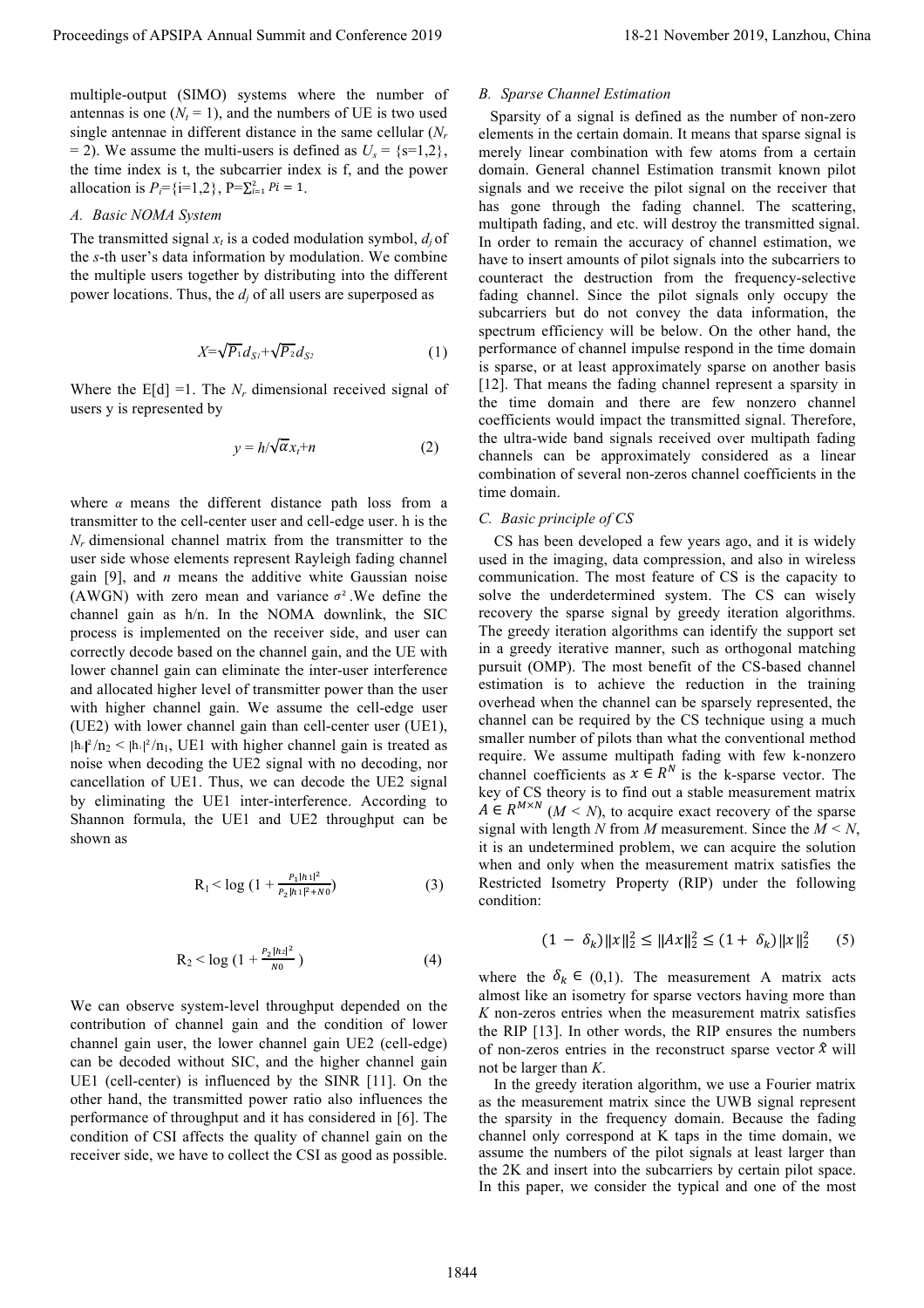#### **Algorithm 1** Orthogonal Matching Pursuit

$$
s = \frac{\langle a_i^T y \rangle}{\left| a_i^T a_i \right|} \tag{6}
$$

$$
x_{new} = arg \min_{i \in k} ||y \cdot A_i x_i||_2^2 \tag{7}
$$

#### III. SIMULATION RESULT

| popular greedy iteration algorithms in CS, that is orthogonal                                                                                                                                                                                                                                                                                                                                                                                                                                                                                                                                                                                                                                                  |                                                                                                                                                                                                                                                                                                                                                                                                                                                                                                                                                                                                                                                                                                                                                                                                                                                                                                                                                                                                                                                                                        |                                                                                                                                                                                                                                                                                                                                                                                                                                                                                                                                                                                                                 |
|----------------------------------------------------------------------------------------------------------------------------------------------------------------------------------------------------------------------------------------------------------------------------------------------------------------------------------------------------------------------------------------------------------------------------------------------------------------------------------------------------------------------------------------------------------------------------------------------------------------------------------------------------------------------------------------------------------------|----------------------------------------------------------------------------------------------------------------------------------------------------------------------------------------------------------------------------------------------------------------------------------------------------------------------------------------------------------------------------------------------------------------------------------------------------------------------------------------------------------------------------------------------------------------------------------------------------------------------------------------------------------------------------------------------------------------------------------------------------------------------------------------------------------------------------------------------------------------------------------------------------------------------------------------------------------------------------------------------------------------------------------------------------------------------------------------|-----------------------------------------------------------------------------------------------------------------------------------------------------------------------------------------------------------------------------------------------------------------------------------------------------------------------------------------------------------------------------------------------------------------------------------------------------------------------------------------------------------------------------------------------------------------------------------------------------------------|
| matching pursuit algorithm to recovery the channel<br>coefficients. The most feature of OMP algorithm is, it will<br>optimize the local optimal solution in each iteration. The<br>accuracy is considered in this algorithm, and OMP can be<br>represented as following:                                                                                                                                                                                                                                                                                                                                                                                                                                       | this simulation. We compare the BER performance of the<br>OMP algorithm and perfect channel state information,<br>where the QPSK modulation is considered. We will<br>compare the BER and investigate the influence of different<br>power allocation with the OMP algorithm in the simulation.                                                                                                                                                                                                                                                                                                                                                                                                                                                                                                                                                                                                                                                                                                                                                                                         |                                                                                                                                                                                                                                                                                                                                                                                                                                                                                                                                                                                                                 |
| <b>Algorithm 1 Orthogonal Matching Pursuit</b>                                                                                                                                                                                                                                                                                                                                                                                                                                                                                                                                                                                                                                                                 | TABLE I.<br><b>SYSTEM PARAMETER</b>                                                                                                                                                                                                                                                                                                                                                                                                                                                                                                                                                                                                                                                                                                                                                                                                                                                                                                                                                                                                                                                    |                                                                                                                                                                                                                                                                                                                                                                                                                                                                                                                                                                                                                 |
| <b>Require:</b> $y \in R^m$ (observed vector), A is a measurement                                                                                                                                                                                                                                                                                                                                                                                                                                                                                                                                                                                                                                              | Parameter                                                                                                                                                                                                                                                                                                                                                                                                                                                                                                                                                                                                                                                                                                                                                                                                                                                                                                                                                                                                                                                                              | Value                                                                                                                                                                                                                                                                                                                                                                                                                                                                                                                                                                                                           |
| Matrix, K is the number of nonzero taps                                                                                                                                                                                                                                                                                                                                                                                                                                                                                                                                                                                                                                                                        | Carrier Frequency                                                                                                                                                                                                                                                                                                                                                                                                                                                                                                                                                                                                                                                                                                                                                                                                                                                                                                                                                                                                                                                                      | 28[GHz]                                                                                                                                                                                                                                                                                                                                                                                                                                                                                                                                                                                                         |
| <b>Ensure:</b> $x \in R^n$ (sparse vector)                                                                                                                                                                                                                                                                                                                                                                                                                                                                                                                                                                                                                                                                     | User Number                                                                                                                                                                                                                                                                                                                                                                                                                                                                                                                                                                                                                                                                                                                                                                                                                                                                                                                                                                                                                                                                            | $\overline{2}$                                                                                                                                                                                                                                                                                                                                                                                                                                                                                                                                                                                                  |
| Start: $x[0] = 0$                                                                                                                                                                                                                                                                                                                                                                                                                                                                                                                                                                                                                                                                                              | Subcarrier                                                                                                                                                                                                                                                                                                                                                                                                                                                                                                                                                                                                                                                                                                                                                                                                                                                                                                                                                                                                                                                                             | 2048                                                                                                                                                                                                                                                                                                                                                                                                                                                                                                                                                                                                            |
| $y[0] = 0$<br>$\Lambda = []$                                                                                                                                                                                                                                                                                                                                                                                                                                                                                                                                                                                                                                                                                   | Digital Modulation                                                                                                                                                                                                                                                                                                                                                                                                                                                                                                                                                                                                                                                                                                                                                                                                                                                                                                                                                                                                                                                                     | <b>QPSK</b>                                                                                                                                                                                                                                                                                                                                                                                                                                                                                                                                                                                                     |
| $K = 0$                                                                                                                                                                                                                                                                                                                                                                                                                                                                                                                                                                                                                                                                                                        | Channel Tap                                                                                                                                                                                                                                                                                                                                                                                                                                                                                                                                                                                                                                                                                                                                                                                                                                                                                                                                                                                                                                                                            | $\boldsymbol{7}$                                                                                                                                                                                                                                                                                                                                                                                                                                                                                                                                                                                                |
| repeat                                                                                                                                                                                                                                                                                                                                                                                                                                                                                                                                                                                                                                                                                                         | FFTsize                                                                                                                                                                                                                                                                                                                                                                                                                                                                                                                                                                                                                                                                                                                                                                                                                                                                                                                                                                                                                                                                                | 2048                                                                                                                                                                                                                                                                                                                                                                                                                                                                                                                                                                                                            |
| $S = arg max $                                                                                                                                                                                                                                                                                                                                                                                                                                                                                                                                                                                                                                                                                                 | Celluar Radius                                                                                                                                                                                                                                                                                                                                                                                                                                                                                                                                                                                                                                                                                                                                                                                                                                                                                                                                                                                                                                                                         | 200[m]                                                                                                                                                                                                                                                                                                                                                                                                                                                                                                                                                                                                          |
| $\Lambda = \Lambda \cup [S]$<br>x' [K+1]= arg min  A x-y   $_2^2$                                                                                                                                                                                                                                                                                                                                                                                                                                                                                                                                                                                                                                              | Power1 allocation                                                                                                                                                                                                                                                                                                                                                                                                                                                                                                                                                                                                                                                                                                                                                                                                                                                                                                                                                                                                                                                                      | 0.1, 0.4                                                                                                                                                                                                                                                                                                                                                                                                                                                                                                                                                                                                        |
| $r[k+1] = y - Ax[k+1]$                                                                                                                                                                                                                                                                                                                                                                                                                                                                                                                                                                                                                                                                                         | Power2 allocation                                                                                                                                                                                                                                                                                                                                                                                                                                                                                                                                                                                                                                                                                                                                                                                                                                                                                                                                                                                                                                                                      | 0.9, 0.6                                                                                                                                                                                                                                                                                                                                                                                                                                                                                                                                                                                                        |
| $k=k+1$<br>until $r=0$ or $k = K$                                                                                                                                                                                                                                                                                                                                                                                                                                                                                                                                                                                                                                                                              | Distance of UE1                                                                                                                                                                                                                                                                                                                                                                                                                                                                                                                                                                                                                                                                                                                                                                                                                                                                                                                                                                                                                                                                        | 20[m]                                                                                                                                                                                                                                                                                                                                                                                                                                                                                                                                                                                                           |
| return $x = x'[k]$                                                                                                                                                                                                                                                                                                                                                                                                                                                                                                                                                                                                                                                                                             | Distance of UE2                                                                                                                                                                                                                                                                                                                                                                                                                                                                                                                                                                                                                                                                                                                                                                                                                                                                                                                                                                                                                                                                        | $200$ [m]                                                                                                                                                                                                                                                                                                                                                                                                                                                                                                                                                                                                       |
|                                                                                                                                                                                                                                                                                                                                                                                                                                                                                                                                                                                                                                                                                                                |                                                                                                                                                                                                                                                                                                                                                                                                                                                                                                                                                                                                                                                                                                                                                                                                                                                                                                                                                                                                                                                                                        |                                                                                                                                                                                                                                                                                                                                                                                                                                                                                                                                                                                                                 |
| recovery vector and submatrix of measurement matrix A.<br>Step 3: Evaluate the x with measurement A submatrix and<br>observed vector $y$ by using the $l2$ -loss function and update<br>the more accurate x instead of the pervious:<br>$x_{new} = arg \min_{i \in k}   y - A_i x_i  _2^2$<br>(7)<br>Step 4: Calculate the residual by subtraction of the linear<br>combination with measurement submatrix $A$ and recovery<br>sparse vector $x$ .<br>The iterative process stops when the residual equals zero or<br>achieve the sparsity $K$ .<br><b>III. SIMULATION RESULT</b>                                                                                                                              | performance of cancellation. Secondly, the ratio of power<br>allocation also affects the capacity of robustness. The high<br>power allocation ueser can greatly overcome the influence<br>from noise and fading channel<br>Fig.2 displays the normalized mean square error and SNR<br>for CS channel estimation with 16 and 32 pilot space.<br>Generally, the weaker channel gain user should be allocated<br>with the large pilot space, and the strong channel gain user<br>could be allocated small pilot space to guarantee the<br>performance of CIR on the high channel gain user side. On<br>the other hand, the performance of channel estimation based<br>on the OMP is also affected by the correction that received<br>pilot signals align with the measurement matrix. When the<br>pilot space becomes larger, the assurance about selcecting<br>the columns of measurement matrix A randomly would be<br>Therefore, the investigation of appropriate<br>lower.<br>measurement submatrix in the NOMA system is also an<br>important condition and it should be considered. |                                                                                                                                                                                                                                                                                                                                                                                                                                                                                                                                                                                                                 |
| In this section, we investigate the joint channel estimation<br>performance of the OMP algorithm in the SIMO wireless-<br>communication system. The main parameters are shown as<br>following. The number of users is $K=2$ , the number of non-<br>orthogonal subcarrier is $N=2048$ , we use different power<br>allocation, $P_1 = 0.1$ , $P_2 = 0.9$ and $P_1 = 0.4$ , $P_2 = 0.6$ , to<br>investigate the influence from the fairness of NOMA. The<br>low channel gain user allocates 16 pilot signals into the<br>subcarriers and strong channel gain user allocates 32 pilot<br>signals into the subcarriers. We assume a FIR filter with 7-<br>taps multipath fading in addition to the AWGN channel in |                                                                                                                                                                                                                                                                                                                                                                                                                                                                                                                                                                                                                                                                                                                                                                                                                                                                                                                                                                                                                                                                                        | Fig.3 shows the channel spectrum in the frequence domain<br>between the OMP channel estimator and perfect channel.<br>The OMP channel estimator could recovery channel in the<br>time domain since we choose the Fourier matrix as the<br>measurement matrix. Therefore, we no longer need do<br>interpolation comparing with the conventional channel<br>estimation. On the other hand, we should convert the channel<br>into the frequency domain before the channel equlization. As<br>the result shown, the recovery channel is nearly same as the<br>perfect channel to ensure a good channel equlization. |